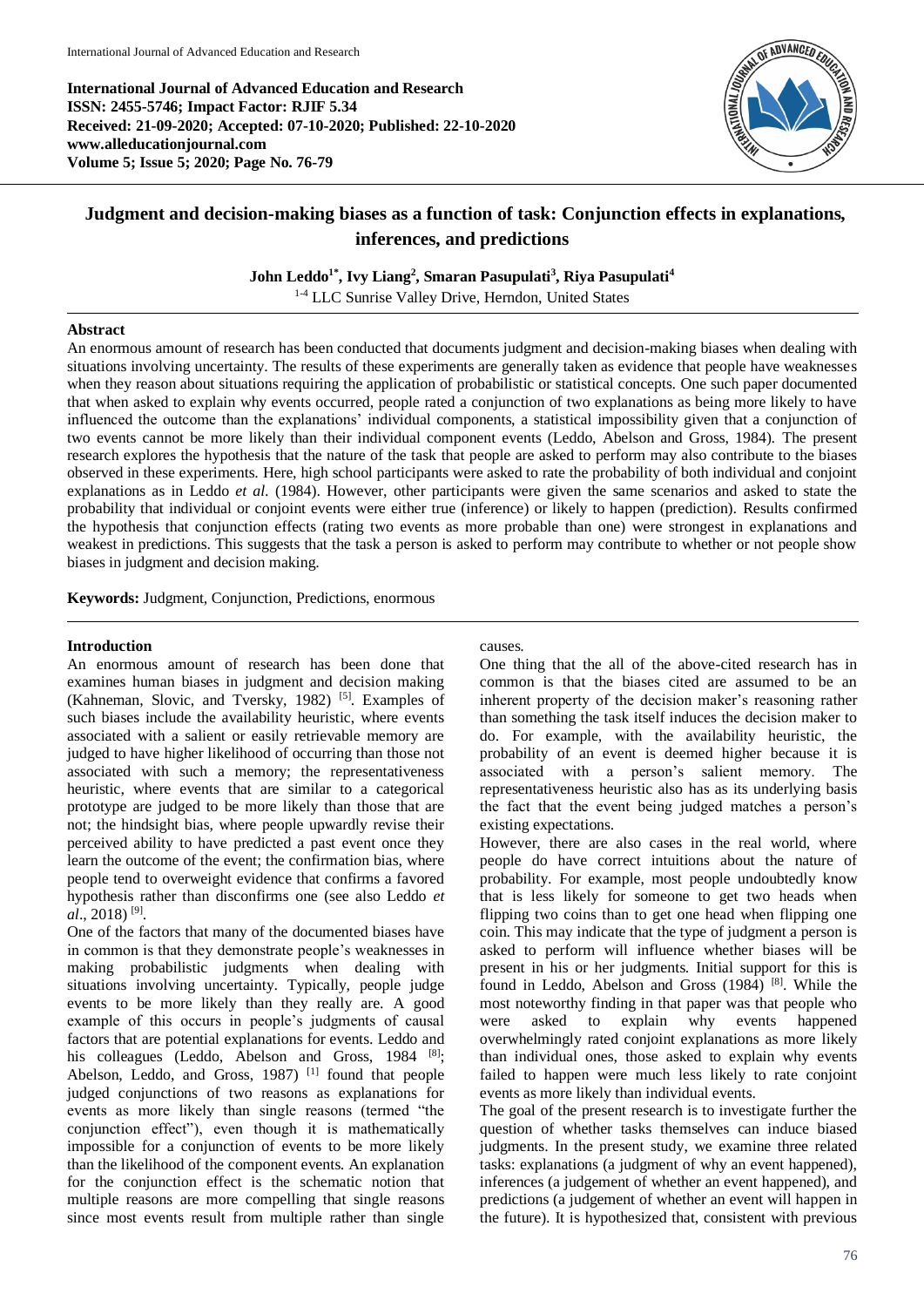research, people will show the conjunction effect bias when judging explanations involving conjoint vs. single reasons.

Judgments involving inferences are hypothesized to show less conjunction effect bias than judgments involving explanations. As noted above, explanations seem to be a strong candidate to show conjunction biases because when multiple compelling reasons are present, an event is more likely to occur. However, a judgment of whether an event happened or is true given that another event happened removes the person from the mindset that something needs to be explained and thus the notion of sufficiency (is this enough to cause the event to occur) is not present. Since two things are less likely to be true than any single one of them, we expect to see a reduction in the conjunction effect with respect to inferences compared to explanations.

Judgments involving predictions are hypothesized to show the least conjunction effects of all. In the case of predictions, there is no event that needs to be explained and, therefore, no sense of whether single vs. conjoint explanations are sufficient to explain the event. Similarly, because there is a natural association of uncertainty with future events, particularly with regard to multiple events, predictions are likely to be less subject to conjunction effects than inferences are.

These hypotheses were tested using a methodology similar to that employed in Leddo, Abelson and Gross (1984)<sup>[8]</sup>. In the present study, three similar versions of questionnaires were used, modified only to allow for the different tasks (explanation, inference, and prediction) to be presented to participants.

# **Method**

# **Participants**

Participants were 30 high school students recruited from schools in Montgomery County, Maryland in the United States. Participants were not paid for their participation in the study.

#### **Materials**

Three versions of a questionnaire were created: one for explanations, one for inferences and one for predictions. Each questionnaire contained ten everyday-type scenarios that would be recognizable to high school students. After each scenario, there was a series of events that a participant was asked to make probability ratings for. The instructions told the participant to rate the probability of the events from 0% to 100%. The events were either single events or conjunctions of two events.

For the explanation version of the questionnaire, the scenario ended with an outcome. Following the outcome were a list of potential reasons, either single or a conjunction of two for why the outcome occurred. The instructions for the explanation questionnaire were: "What is the probability that the following are among the reasons why <outcome>?" These instructions are modeled after the original Leddo, Abelson, and Gross (1984) [8] paper.

An example of an explanation scenario is as follows: "Jodie's parents are allowing Jodie to redecorate her room before school starts in fall. She painted her walls and bought new furniture to decorate her room in. Jodie also buys two types of wallpaper to put on one of the walls. One of the wallpapers has polka dots and the other has a floral pattern. Jodie decides to use the floral pattern instead of the polka

dot wallpaper." Sample explanations, both single and conjunctive, include: 1) the floral wallpaper matches the paint color; 2) Jodie likes how the floral wallpaper looks on the wall; 3) the floral wallpaper matches the paint color and Jodie likes how the floral wallpaper looks on the wall.

In the inference version of the questionnaire, the scenarios and the items to be rated were identical to those in the explanation version. The sole difference was the instructions to the participant. Here, the instructions stated, "What is the probability that the following are true:"

In the prediction version of the questionnaire, it was not possible to have scenarios that were identical to those used in the explanation and inference questionnaires as the prediction scenarios involved judgments of future events. However, the scenarios and judgment items were constructed to be close as possible to those in the other two questionnaires.

For example, the prediction version of the wallpaper scenario was worded: "Jodie's parents are allowing Jodie to redecorate her room before school starts in fall. She painted her walls and bought new furniture to decorate her room in. Jodie goes online to look for wallpaper to put on one of the walls. She finds two she likes, one that has polka dots and the other that has a floral pattern. Jodie thinks about which wallpaper to get." The instructions to the participant for the judgment items were: What is the probability that the following will happen?" The judgment items were: 1) the floral wallpaper will match the paint color; 2) Jodie will like how the floral wallpaper looks on the wall; 3) the floral wallpaper will match the paint color and Jodie will like how the floral wallpaper looks on the wall.

#### **Procedure**

Participants received only one version of the questionnaire so that prior judgments for one of the three tasks (explanation, inference, prediction) would not influence judgments for the present task. Participants were randomly assigned to a specific version of the questionnaire with ten given each questionnaire version. Participants were given as much time as they wanted to complete the questionnaire. The experimenter did not observe the specific answers the participant was giving per question so as not to bias the participants.

#### **Results**

The probability ratings for each of the 30 participants were evaluated by scenario to see if there were any conjunction effects. A conjunction effect was defined as a case in which a participant gave a probability rating to a conjunction of two events that was higher than the probability of either individual event. This follows as it is mathematically impossible for the conjunction of two events to be higher than either of the individual events. A probability rating for a conjunction of two events that was equal to the lower of the two individual events was not considered a conjunction effect. This is because the probability of a conjunction of events is given by the formula  $p(A \text{ and } B) = p(A) * p(B|A)$ . Therefore, if the  $p(B|A)$ , the probability of B given A, is judged to be 100% by the participant (namely that B always occurs whenever A occurs), then  $p(A \text{ and } B) = p(A)$ . Since we did not explicitly ask participants to rate  $p(B|A)$ , we had no empirical basis to assume that the participants did not deem it to be 100%.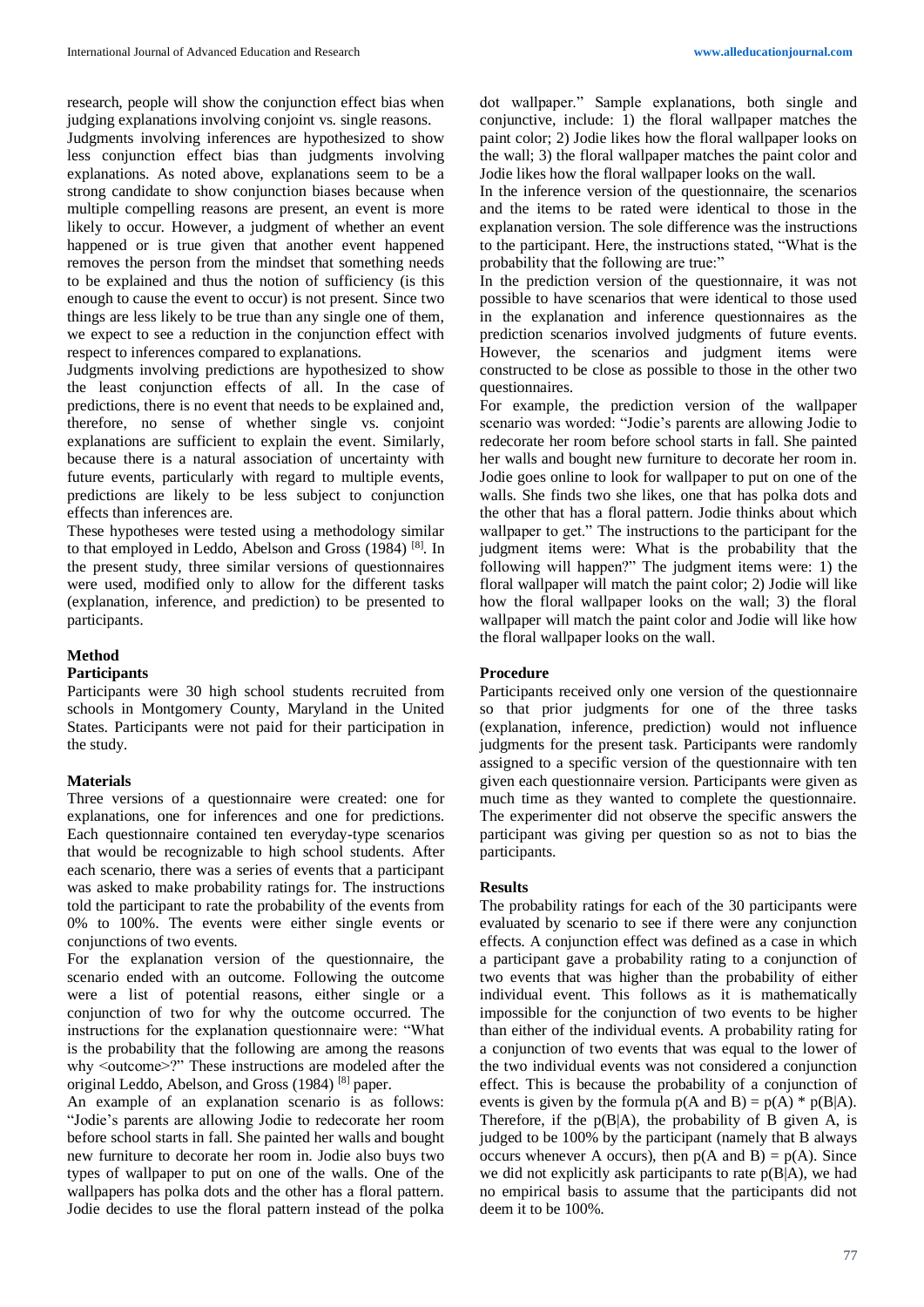For each participant across 10 scenarios, the number of scenarios for which the conjunction effect did and did not occur were tabulated. Therefore, the maximum possible instances of conjunction effect per participant is 10. Across the ten participants per questionnaire version, the maximum number of possible conjunction effects is 100 per version. However, two of the participants in the explanations condition at one point in their ratings started giving all 0s for each individual and conjoint item. Given that their previous ratings were non-zeros, it was assumed that these participants lost interest in the task and were no longer taking it seriously. Across the two participants, the ratings for a total of 12 scenarios were discarded. Therefore, for the explanation questionnaire version there were a total of 88 possible conjunction effects. Table 1 below shows the total number of times the conjunction effect was present and absent across all ten participants per condition and all scenarios per questionnaire.

**Table 1:** Frequency of Conjunction Effects Broken Down by Condition

|                     | <b>Present</b> | Absent |
|---------------------|----------------|--------|
| <b>Explanations</b> |                |        |
| Inferences          |                |        |
| Predictions         |                | ۲Ο.    |

A visual inspection of the data shows that the frequency of conjunction effects follows the predicted direction. Conjunction effects had the highest frequency in explanations (p-hat  $=$ , 864), followed by inferences (p-hat  $=$ . 640), and then predictions (p-hat  $=$ , 41). Interestingly, the gaps in proportions between explanations vs. inferences and inferences vs. predictions were virtually identical. The differences between these proportions were all statistically significant: explanations vs. inferences,  $z = 3.51$ ,  $p < .001$ ; explanations vs. predictions,  $z = 6.41$ ,  $p < 0.01$ ; inferences vs. predictions,  $z = 3.26$ ,  $p < .001$ .

An examination of participant probably ratings at the individual level reveals some interesting anecdotal trends. All participants providing ratings for explanations showed at least one instance of a conjunction effect.

Nine of the ten participants showed conjunction effects for the majority of their conjoint-explanation ratings with a conjunction effect range of 70% to 100% in conjointexplanation ratings. Five of ten participants showed conjunction effects in 100% of their conjoint-explanation ratings.

For inferences, all ten participants again showed conjunction effects in at least one conjoint-inference rating with six of them showing conjunction effects for the majority of their conjoint-inference ratings. Three of ten participants showed conjunction effects in 100% of their conjoint-inference ratings.

Predictions was the only task in which a majority of conjoint-item ratings did not show a conjunction effect. This was reflected at the individual level as well. While seven of ten participants showed conjunction effects in at least one dual-prediction rating, only five showed conjunction effects in the majority of their dual-prediction ratings, three showed no conjunction effects at all and none showed conjunction effects in all or even nine of ten of their conjoint-prediction ratings.

#### **Discussion**

While previous research seems to indicate that judgment and decision-making biases are an inherent property of human reasoning, the present study suggests that the type of task a person is presented with may influence whether biased reasoning results. The present study found statistically significant differences in the number of conjunction effects shown by participants based on the tasks that they were performing. As hypothesized, participants making judgments about explanations almost universally (86.4% of the time) demonstrated a conjunction effect when judging the likelihood of conjoint explanations vs. individual ones, while the numbers for inferences and predictions were 64% and 41%, respectively.

In the present study, shifting the task that people were asked to perform from explanation to prediction reduced incidents of the conjunction effect by more than half. The implication here is that while people may still have weaknesses in their understanding of probabilistic reasoning (after all, most people exhibited the conjunction effect in at least some of their judgments, even in the prediction task), certain tasks may induce people to either ignore or adhere more closely to the laws of probability in their reasoning.

This creates the interesting questions of what other tasks may induce people to reason in a more vs. less biased fashion and what other mechanisms can be used to reduce biased thinking. With regard to the former question, it seems that one factor that may induce bias is when people have knowledge of the world that can be used to resolve uncertainty. In previous research on judgment and decisionmaking biases, many of the biases can be viewed as a direct result of people's having existing knowledge to reduce uncertainty. Since uncertainty interferes with our ability to cope with and adapt to the world around us, it can often by seen as something aversive and to eliminate.

Heuristics such as availability and representativeness allow us to apply our existing knowledge to uncertain events and reduce the uncertainty. In Kahneman and Tversky's Prospect Theory (1979)<sup>[6]</sup>, people overwhelming preferred positive outcomes that occurred with certainty over uncertain outcomes with objectively higher expected utility. With the hindsight bias, our present knowledge of outcomes is used to resolve prior uncertainty by rewriting our beliefs. In Leddo, Abelson and Gross  $(1984)$ <sup>[8]</sup> and in the present study, our knowledge of the causes of events helps us to resolve uncertainty about how events came about when we are asked to explain them. The exception to this is when our existing knowledge has limited utility in resolving uncertainty. When making predictions of future events, we have limitations. We can use existing knowledge to estimate what may happen, but we are acutely aware from experience that uncertainty remains. With conjoint events, the uncertainty is greater because the outcomes are more complex. This induces a sense of greater uncertainty that cannot be resolved as it can with explanations, for in the latter case, a tangible event has occurred that can be used as "proof" that our explanations must be correct for the event happened, while in the case with predictions, there is no such "confirming" event to justify the higher level of uncertainty. This leads to a secondary hypothesis that conjunction effects and perhaps other biases will be reduced when people are confronted with tasks for which they have